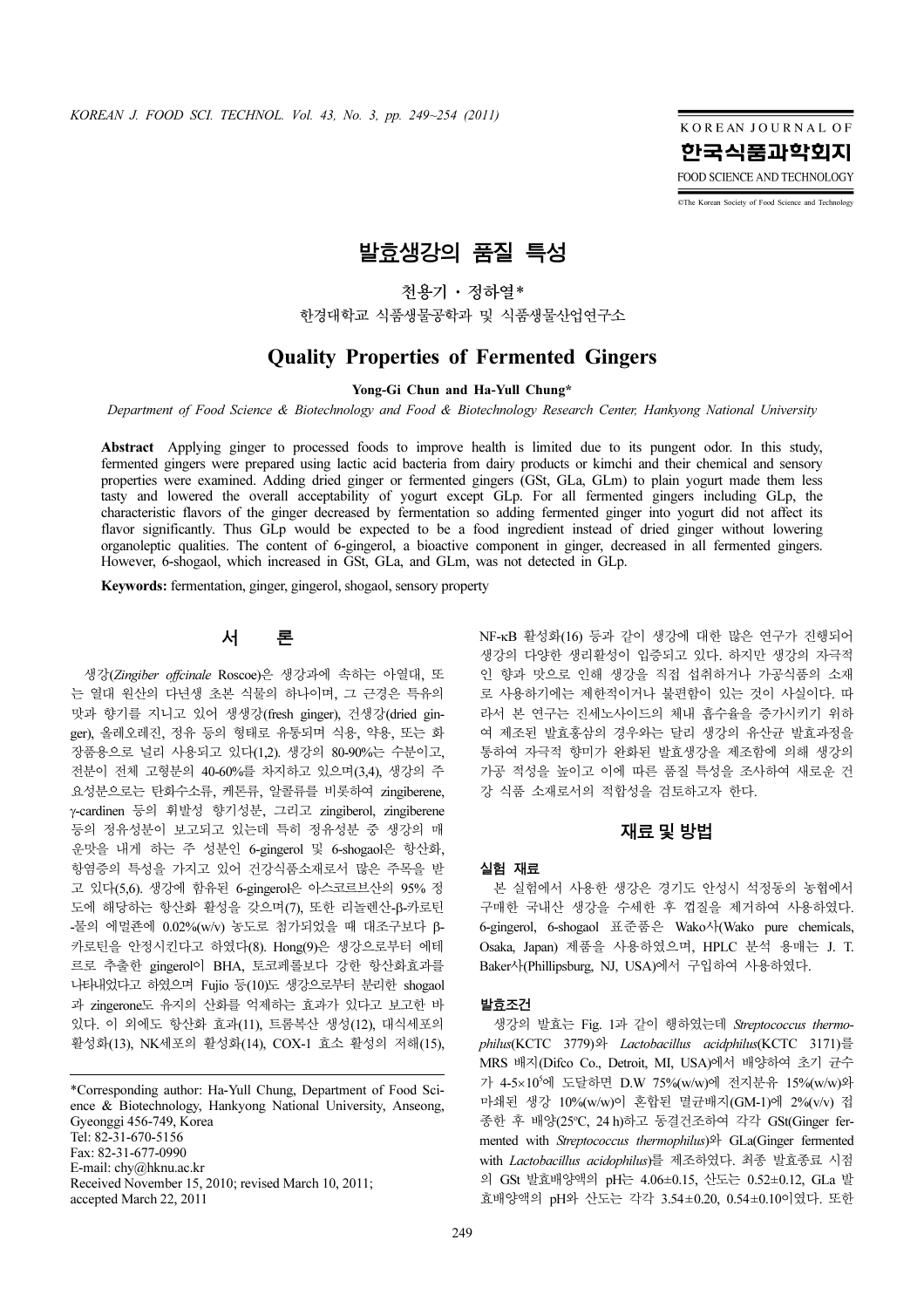

Fig. 1. Manufacturing process of fermented ginger.

Lactobacillus plantarum(KCTC 3108)와 Leuconostoc mesenteroides(KCTC 3100)를 MRS 배지(Difco Co.)에서 배양하여 초기 균 수가 4-5×10<sup>5</sup> 에 도달하면 D.W 79.5%(w/w)에 말토덱스트린 9%(w/ w)와 이스트 1.5%, 마쇄된 생강 10%(w/w)이 혼합된 멸균배지 (GM-2)에 2%(v/v) 접종한 후 배양(37°C, 24 h)하고 동결건조하여 각각 GLp(Ginger fermented with Lactobacillus plantarum)와 GLm(Ginger fermented with Leuconostoc mesenteroides)를 제조하 였다. 발효종료 시점의 GLp발효배양액의 pH는 3.67±0.17, 산도 는 0.53±0.14, GLm 발효배양액은 pH와 산도가 각각 3.94±0.14, 0.45±0.13이였으며 모든 발효배양액에는 1-2×10<sup>7</sup> 의 유산균이 확 인되었다. 발효가 완료된 각 균주의 발효배양액을 동결건조하여 발효생강을 얻었으며 건생강(dried ginger, DG) 및 발효생강 추출 물은 각각의 동결건조된 발효생강을 80% EtOH로 추출하여 제 조하였다. 관능평가용 요구르트는 12% 탈지분유를 살균(90℃, 30 min) 및 냉각 후 ABT-C(Rhone-Poulenc Inc., Madison, WI, USA) 균주를 접종(3%)하여 37°C에서 24시간 발효시켜 제조하였 으며(17), 발효가 끝난 요구르트는 냉장고에서(4°C) 보관하며 관 능 평가에 사용하였다.

#### 일반 성분 분석

AOAC법(18)에 따라 수분은 105℃ 상압건조법, 조지방은 soxhlet 추출법, 조단백은 semi micro kjeldahl법(N×6.25), 조회분은 550°C 회화법, 조섬유는 H,SO<sub>4</sub>-KOH법으로 정량 하였다. 탄수화물은 100 에서 수분, 조지방, 조단백, 조회분, 조섬유를 뺀 값으로 하였다.

#### 관능검사

발효가 완료된 요구르트에 건생강 및 각각의 발효 생강을 0.5% (w/w) 첨가하여 균질화 시킨 후 관능평가원 20명을 예비실험을 통해 훈련시킨 후 검사원으로 하여 생강이 첨가된 요쿠르트의 색 (color), 맛(taste), 향미(flavor) 및 전체적인 기호도(overall acceptability)에 대하여 최저 1점, 최고 5점의 5단계 평가법으로 선호도 를 평가하였다(19,20). 이 때 평가 요령은 각각의 평가항목에 대 하여 "1: 대단히 나쁘다, 2: 나쁘다, 3: 보통이다, 4: 좋다, 5: 대 단히 좋다"로 표시하도록 하였다. 이 때 실험결과는 SAS package (release 8.01)를 이용하여 mean±SEM로 표시하였고, 평균값의 통

| Table 1. Operating conditions of GC/MS in analysis of volatiles |  |  |  |
|-----------------------------------------------------------------|--|--|--|
| from gingers                                                    |  |  |  |

| <b>Items</b>   | Condition                                                                                                                                                                                                                         |
|----------------|-----------------------------------------------------------------------------------------------------------------------------------------------------------------------------------------------------------------------------------|
| Instrument     | GC: HP 5890 (Agilent, Palo Alto, CA, USA)                                                                                                                                                                                         |
|                | MS: HP 5973 (Agilent, Palo Alto, CA, USA)                                                                                                                                                                                         |
| Column         | DB-1, fused silica capillary column                                                                                                                                                                                               |
|                | $60 \text{ m} \times 0.53 \text{ mm} \times 3.0 \text{ µm}$                                                                                                                                                                       |
| Transfer temp. | $250^{\circ}$ C                                                                                                                                                                                                                   |
| Injector temp. | $250^{\circ}$ C                                                                                                                                                                                                                   |
| Flow rate      | Helium $5 \text{ mL/min}$                                                                                                                                                                                                         |
| Column temp.   | Programmed from $40^{\circ}$ C to $240^{\circ}$ C, $10^{\circ}$ C/min<br>$240^{\circ}$ C to $300^{\circ}$ C, $20^{\circ}$ C/min<br>initially hold up for 5 min at $40^{\circ}$ C<br>finally hold up for 10 min at $300^{\circ}$ C |
| Ionization     | EI(70eV)                                                                                                                                                                                                                          |

Table 2. Operating conditions of HPLC in analysis of 6-gingerol and 6-shogaol

| <b>Items</b>     | Condition                                                       |
|------------------|-----------------------------------------------------------------|
| Instrument       | Younglin M930<br>(Young lin Instrument Co., Ltd, Anyang, Korea) |
| Column           | LiChrosorb RP18<br>(Merck KGaA, Darmstadt, Germany)             |
|                  | $4.6 \times 250$ mm, 5 µm                                       |
| Column oven      | $25^{\circ}$ C                                                  |
| Detector         | <b>UV</b> detector                                              |
| Absorbance       | 282 nm                                                          |
| Flow rate        | $1.0 \text{ mL/min}$                                            |
| Mobile phase     | Isocratic (MeOH:D.D.W=80:20)                                    |
| Injection volumn | $10 \mu L$                                                      |

계적 유의성은  $p$ <0.05 수준에서 Duncan's multiple range test(21) 에 의해 검정하였다.

#### 향기 분석

건생강은 DG 0.1g과 발효생강은 GLp 0.73 g(생강양은 0.1 g)을 각각10 mL의 D.W에 녹인 후 Dynamic Thermal Stripper (Dynatherm Analytical Instruments Inc., Oxford, PA, USA) 장치 를 사용하여 NPT(nitrogen purge and trap) 방법으로 Tenax-TA (Alltech Inc., Nicholasville, KY, USA)로 채워진 APK sorbent tube(KnR Co., Uijeongbu, Korea)로 40°C에서 5분간 통과시켜 포 집하였고, 포집 후 APK sorbent tube를 Thermal Desorption Unit (Donam Instruments Co., Seongnam, Korea)에 위치시킨 후 포집 되었던 휘발성분을 300℃에서 탈착시켜 20 mL/min 속도의 헬륨 가스와 함께 GC/MS에 직접 주입하여 분석하고 NIST library를 사용하여 확인하였다(22). 이 때 GC/MS의 분석조건은 Table 1과 같았다.

#### HPLC 분석

생강의 지표성분이라 할 수 있는 6-gingerol과 6-shogaol의 함 량의 분석은 Jo의 방법(23)을 참고하여 발효생강 2g을 MeOH 5 mL에 넣어 초음파 추출(1 h)을 한 후에 원심분리(3,000 rpm, 20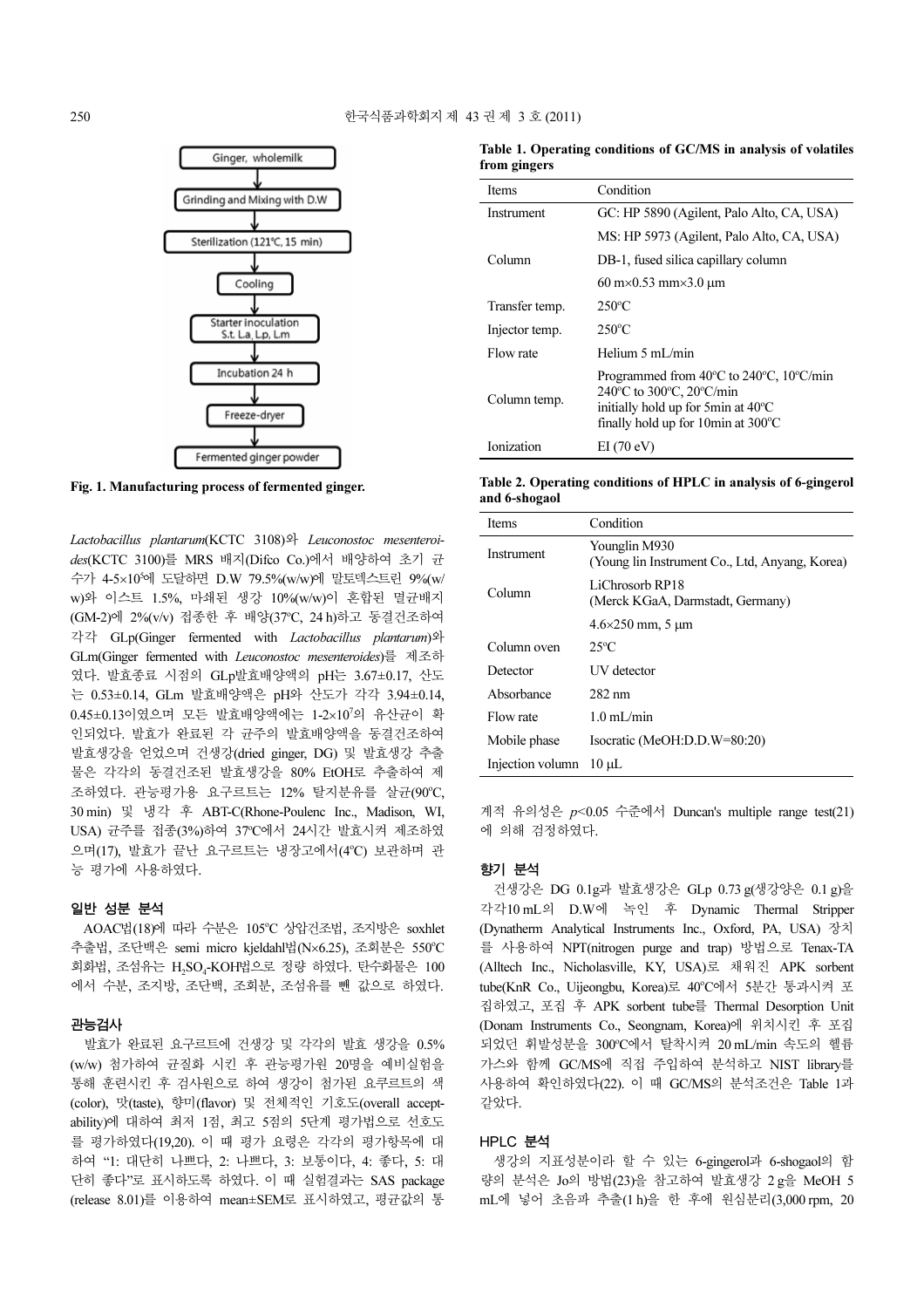#### Table 3. Approximate composition of gingers  $(\%)$

| Approximate<br>composition | Moisture | Crude<br>fat | Crude<br>protein  | Crude<br>ash | Crude<br>fiber | Carbo-<br>hydrate |
|----------------------------|----------|--------------|-------------------|--------------|----------------|-------------------|
| $DG^{1}$                   | 12.2     | 8.1          | 7.8               | 5.4          | 6.2            | 60.3              |
| GSt <sup>2</sup>           | 2.9      | 26.6         | 23.9              | 5.2          | 0.7            | 40.7              |
| GLa <sup>3</sup>           | 3.4      | 26.9         | 24.3              | 5.3          | 0.8            | 39.3              |
| GLp <sup>4</sup>           | 2.5      | 0.7          | 10.2 <sub>1</sub> | 3.0          | 2.0            | 81.6              |
| $GI \, m^{5}$              | 29       | 0.4          | 99                | 28           | 1.0            | 83.0              |

<sup>1)</sup>DG: Dried ginger

<sup>2)</sup>GSt: Ginger fermented with Streptococcus thermophilus

<sup>3)</sup>GLa: Ginger fermented with *Lactobacillus acidophilus* 

<sup>4)</sup>GLp: Ginger fermented with *Lactobacillus plantarum* 

5)GLm: Ginger fermented with Leuconostoc mesenteroides

min) 하고 여과한 상등액 10 µL를 HPLC에 주입하여 Table 2와 같은 조건에서 각각의 표준곡선을 작성하여 정량분석 하였다.

## 결과및고찰

#### 일반성분

건생강과 발효생강의 일반성분을 측정한 결과는 Table 3과 같 았으며 시료간의 성분 함량 차이는 시료의 제조에 사용한 배지 의 조성 차이에 의한 것으로 예측되었다. 낙농제품 유래 유산균 으로 발효한 생강의 경우는 건생강에 비해 조지방 함량은 약 18%, 조단백 함량은 약 16% 높았으며 김치유래 유산균 발효생 강인 GLp, GLm의 당 함량은 각각 81.6, 83.0%로 건생강에 비해 20% 정도 많이 함유되어 있었는데 이는 배지 중 말토덱스트린 에 기인한 것으로 판단된다.

#### 관능 특성

가공식품의 소재로서 발효생강의 관능적 적합성을 보기 위해 호상의 플레인 요구르트에 발효생강을 0.5%씩 첨가한 후 색, 맛, 향미 및 전체적인 기호도 등을 무첨가구와 비교 한 결과는 Table

|  | Table 4. Sensory evaluation scores of yoghurt containing various gingers (0.5%) |  |  |  |  |
|--|---------------------------------------------------------------------------------|--|--|--|--|
|  |                                                                                 |  |  |  |  |

|                       | Sample                       |                              |                               |                               |                              |                      |
|-----------------------|------------------------------|------------------------------|-------------------------------|-------------------------------|------------------------------|----------------------|
|                       | <b>Blank</b>                 | $Y-DG1$                      | $Y-GSt2$                      | $Y-GLa^{3}$                   | $Y-GLp4$                     | $Y-GLm^{5}$          |
| Color                 | $1.70 \pm 0.22^b$            | $3.63 \pm 0.48^a$            | $2.05 \pm 0.91^{\circ}$       | $2.55 \pm 0.76$ <sup>ab</sup> | $1.89 \pm 0.93^b$            | $2.75 \pm 1.02^{ab}$ |
| Taste                 | $3.42 \pm 0.17$ <sup>a</sup> | $1.83 \pm 0.19^b$            | $3.05 \pm 0.85$ <sup>ab</sup> | $2.90 \pm 0.85$ <sup>ab</sup> | $3.33 \pm 1.0^a$             | $2.75 \pm 1.02^{ab}$ |
| <b>Flavor</b>         | $3.37 \pm 0.09^{\circ}$      | $2.32 \pm 0.21$ <sup>a</sup> | $2.95 \pm 0.91$ <sup>a</sup>  | $3.10 \pm 1.21$ <sup>a</sup>  | $3.56 \pm 0.88^a$            | $2.85 \pm 1.18^a$    |
| Overall acceptability | $3.51 \pm 0.06^a$            | $1.52 \pm 0.08^b$            | $3.05 \pm 0.71$ <sup>ab</sup> | $2.95 \pm 1.19^{ab}$          | $3.44 \pm 0.88$ <sup>a</sup> | $2.25 \pm 1.25^{ab}$ |

 $a-b$ Means in the same column not sharing a common letter are significantly different ( $p$ <0.05) by Duncan's multiple test

<sup>1)</sup>Y-DG: Yoghurt containing dried ginger

<sup>2)</sup>Y-GSt: Yoghurt containing ginger fermented with Streptococcus thermophilus

<sup>3)</sup>Y-GLa: Yoghurt containing ginger fermented with *Lactobacillus acidophilus* 

<sup>4)</sup>Y-GLp: Yoghurt containing ginger fermented with *Lactobacillus plantarum* 

<sup>5)</sup>Y-GLm: Yoghurt containing ginger fermented with *Leuconostoc* mesenteroides

#### Table 5. Identification of characteristic compounds from ginger

| Peak | Components                  | Mass fragments $(m/z)$                                         | Abundance $(\times 10^5)$ |       |  |
|------|-----------------------------|----------------------------------------------------------------|---------------------------|-------|--|
| No.  |                             |                                                                |                           | GLp   |  |
|      | Alpha-pinene                | $(136, 121, 105, 93, 79, 77, 67, 53, 41)$                      | 21.1                      | 11.9  |  |
| 2    | Camphene                    | (136, 121, 107, 93, 79, 67, 53, 41)                            | 72.7                      | 23.5  |  |
| 3    | 6-Methyl-5-hepten-2-one     | (126, 108, 93, 83, 77, 69, 55)                                 | 27.8                      | 28.9  |  |
| 4    | Beta-myrcene                | (136, 121, 107, 93, 79, 69, 53, 41)                            | 56.4                      | 14.8  |  |
| 5    | $\alpha$ -Phellardrene      | (136, 93, 77, 65)                                              | 27.2                      | 15.3  |  |
| 6    | 1,8-Cineole                 | $(154, 139, 125, 108, 96, 81, 71, 55, 43)$                     | 434.8                     | 153.0 |  |
| 7    | Linalool                    | (154, 136, 121, 107, 93, 80, 71, 55)                           | 50.8                      | 4.9   |  |
| 8    | Borneol                     | $(154, 139, 121, 110, 95, 81, 67, 55, 41)$                     | 61.3                      | 25.2  |  |
| 9    | $\alpha$ -Terpineol         | $(136, 121, 107, 93, 81, 77, 67, 59, 43)$                      | 25.1                      | 11.7  |  |
| 10   | 2,6-Octadienal              | (152, 137, 119, 109, 94, 84, 69, 53)                           | 32.6                      | 5.3   |  |
| 11   | Citral                      | $(152, 137, 123, 119, 109, 105, 94, 84, 77, 68, 57, 53, 41)$   | 32.7                      | 5.1   |  |
| 12   | 2-Undecanone                | (170, 155, 127, 112, 85, 71, 58, 43)                           | 14.7                      | 9.6   |  |
| 13   | Bornyl acetate              | $(196, 154, 136, 121, 108, 95, 80, 67, 55)$                    | 8.2                       | 6.0   |  |
| 14   | 1,2,4-Metheno-1H-Indene     | $(204, 189, 175, 161, 147, 133, 119, 105, 94, 79, 67, 55, 41)$ | 9.5                       | 7.7   |  |
| 15   | $\alpha$ -Copaene           | (204, 161, 119, 105, 93, 77, 67, 55)                           | 13.4                      | 7.7   |  |
| 16   | $\alpha$ -Curcumene         | $(202, 145, 132, 113, 105, 91, 83, 77, 69)$                    | 97.4                      | 25.9  |  |
| 17   | Zingiberene                 | (204, 161, 105, 93, 77, 69, 56)                                | 105.0                     | 28.8  |  |
| 18   | $\beta$ -Bisabolene         | (204, 189, 161, 119, 107, 93, 79, 69, 55)                      | 55.9                      | 10.2  |  |
| 19   | $\beta$ -Sesquiphellandrene | $(204, 161, 133, 120, 109, 93, 77, 69, 55)$                    | 99.7                      | 11.8  |  |

<sup>1)</sup>DG: Dried ginger

<sup>2)</sup>GLp: Ginger fermented with Lactobacillus plantarum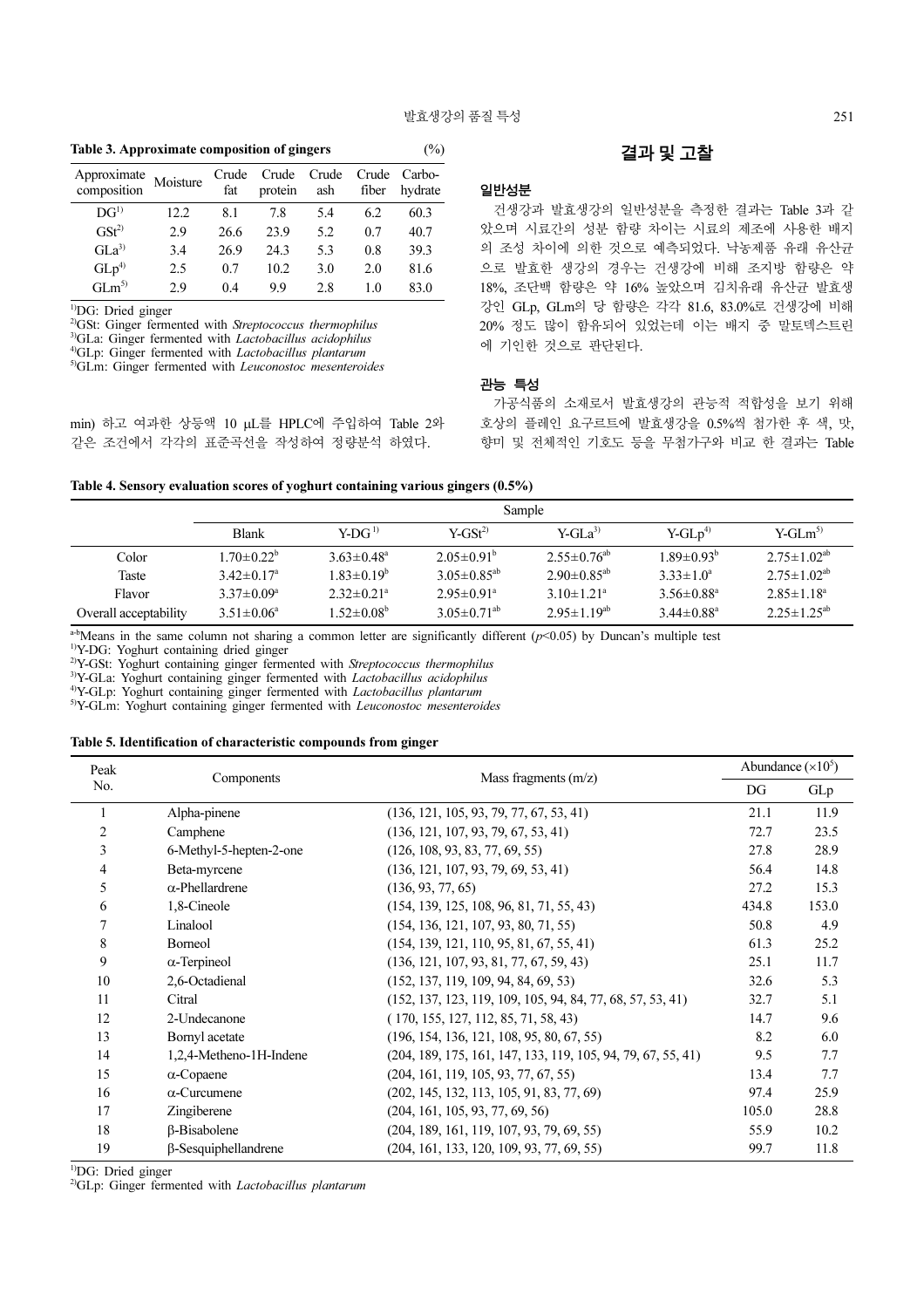

Fig. 2. Total ion chromatogram of volatile compounds from gingers and Fermented ginger. (A) DG: Dried ginger; (B) GLp: Ginger fermented with Lactobacillus plantarum

4와 같다. 발효생강을 요구르트에 0.5% 첨가했을 경우 GLp첨가 구의 전체적인 기호도(3.44)와 맛(3.33)이 다른 발효생강 첨가구 에 비하여 우수하였다. GLp첨가구의 전체적인 기호도와 맛은 무 첨가구(기호도: 3.51, 맛: 3.42)와 다르지 않았으나 건생강인 DG 첨가구(기호도: 1.52, 맛: 1.83)에 비하여 우수한 것으로 나타났 다. 따라서 생강의 건강기능적인 특성을 활용하기 위하여 요구르 트에 첨가할 때 DG 보다는 GLp를 첨가하는 것이 바람직할 것 으로 예측되었다. 반면에 향미에 대한 선호도는 시료들 간에 차 이가 없었으며 색은 DG 첨가구가 무첨가구나 모든 발효생강 첨 가구들 보다 좋은 것으로 나타났다.

#### 향기 성분

생강의 향기성분을 분석한 결과는 Fig. 2와 같았으며 각 성분 을 동정한 결과는 Table 5와 같았다. Bednarczyk과 Karmer(24)와 등과 Macleod와 Pieris(25)는 등은 생강의 특징적인 냄새 성분으 로 α-terpineol, neral, geranial, β-Sesquiphellandrene, α-curcumene, nerolidol, bornyl acetate, zingiberene, β-eudesmol, transβ-sesquiphellandrene 등을 보고하였는데 본 연구에서는 주요 성분 으로 총 19개의 피크를 확인하였다. 발효생강에서 6-shogaol 이 분해되는 것으로 예측된 GLp의 분석 결과도 건생강의 결과와 전 체적 패턴은 유사하였으나 상대적인 양은 감소한 것으로 나타났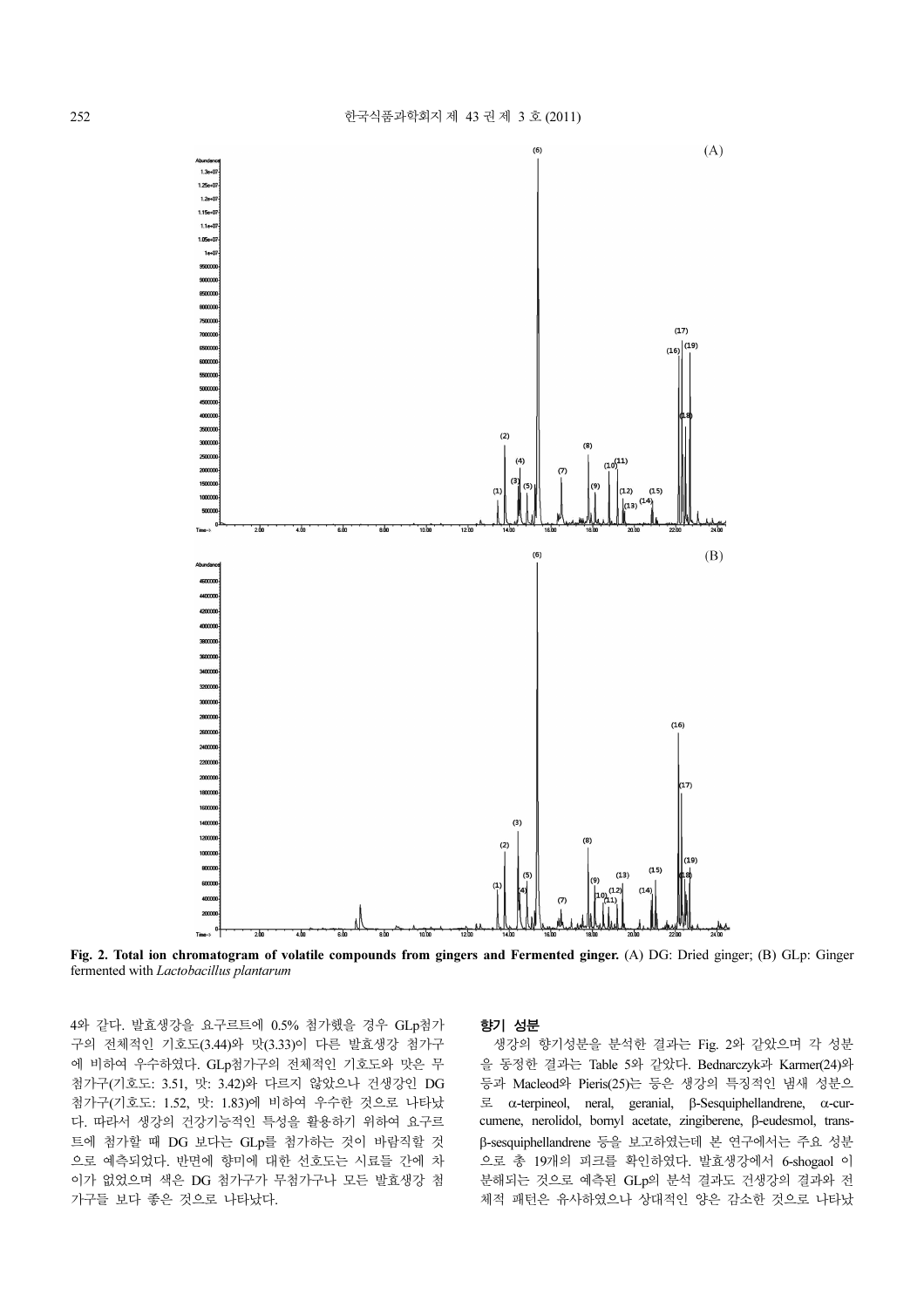

Fig. 3. Contents of 6-gingerol and 6-shogaol in DG, GM-1, GSt and GLa.

- \* n.d. means "Not detected".
- 1)DG-1: Dried ginger medium-1 before sterilization
- $2$ <sup>2)</sup>GM-1: Ginger medium-1 after sterilization
- <sup>3)</sup>GSt : Ginger fermented with Streptococcus thermophilus
- $4$ <sup>4)</sup>GLa: Ginger fermented with *Lactobacillus acidphilus*

는데 1,8-cineole은 약 65%, α-curcumene과 zingiberene은 73%, β-sesquiphellandrene은 88%가 감소하였다. 다른 발효생강에서도 생강 향기성분의 감소는 유사하게 나타났는데 이는 발효생강의 제조과정 중 멸균공정에 의한 영향과 유산균 발효에 의한 것으 로 예측되며 다른 이취 성분들의 생성이나 관능검사의 향미 선 호도에도 영향을 주지 않는 것으로 나타났다.

#### 6-gingerol과 6-shogaol<sup>의</sup> 함량 변화

건생강과 발효생강의 6-gingerol과 6-shogaol 의 함량을 분석한 결과는 Fig. 3, 4와 같았는데 건생강을 추출(180 mg/5 mL)하여 366.9 ppm의 6-gingerol이 검출 되었으며 6-shogaol은 검출되지 않 았다. 동일량(180 mg)의 생강을 포함한 배지(GM-1)를 추출(2 g/5 mL)한 결과 6-gingerol이 67.9 ppm이 함유되어 멸균 공정에 의해 서 6-gingerol이 81.5% 정도가 변환된 것으로 보여진다. GSt와 GLa의 경우는 각각 57.2, 63.1 ppm으로 GM-1와 유의적 차이가 없어 건생강과의 함량 차이는 배지 제조 중 멸균공정에 의한 감 소로 판단된다. 이와 관련하여 6-shogaol의 함량을 보면 건생강을 제외한 나머지 GM-1, GSt, GLa의 경우 각각 127.1, 131.4, 117.9 ppm의 6-shogaol이 검출되어 감소한 gingerol이 shogaol로 전환됨 을 알 수 있었다. 이는 Connell(6), Hong(9), Lee와 Ahn(26)이 등 이 shogaol과 zingerone이 신선한 생강 중에는 존재하지 않으며 생강의 제조, 가공, 저장 중에 탈수와 레트로-알돌 반응에 의하 여 생긴다고 한 것과 일치하는 경향을 보였다. 김치유산균 발효 생강인 GLp와 GLm및 생강배지(GM-2)를 추출(2 g/5 mL)하여 분 석한 결과는 Fig. 4와 같았는데 건생강을 추출(0.27 g/5 mL)하여 562.6 ppm의 6-gingerol이 검출 되었으며 6-shogaol은 검출되지 않 았다. 생강배지인 GM-2에서는6-gingerol이 32.6 ppm이 검출 되어 멸균에 의해서 6-gingerol이 94.2% 정도가 변환된 것으로 보여진 다. GLp와 GLm의 경우 6-gingerol의 경우를 보면 각각 28.8, 22.3 ppm 농도로 GM-2와 유의적 차이가 없었는데 이는 멸균공 정에 의한 성분변화(27)로 판단된다. 건생강을 제외한 경우 6 shogaol이 검출된 반면에 GLp에서는 건생강과 같이 검출되지 않 았다(Fig. 4). 이는 GLp 생강발효 중 6-shogaol 이 분해되는 것으 로 예측되었으며 GM-2와 GLm의 경우는 6-shogaol이 약 40 ppm



Fig. 4. Contents of 6-gingerol and 6-shogaol in DG, GM-2, GLp and GLm.

\* n.d. means "Not detected".

1)DG-2: Dried ginger medium-2 before sterilization

2)GM-2: Ginger medium-2 after sterilization

- $3$ <sup>3)</sup>GLp: Ginger fermented with *Lactobacillus plantarum*
- <sup>4)</sup>GLm: Ginger fermented with Leuconostoc mesenteroides

정도 검출되었다.

## 요 약

생강은 다양한 생리활성이 보고되고 있으나 자극적인 향미로 인하여 건강식품 소재로의 사용에는 제약을 받아왔다. 본 연구에 서는 낙농제품 및 김치 유래 유산균으로 발효생강을 제조하고 요 쿠르트에 첨가하여 관능적 특성에 미치는 영향을 조사하였다. 건 생강의 첨가는 플레인 요쿠르트의 맛과 전체적 선호도를 저하시 켰으며, GSt, GLa, GLm(발효 생강)의 첨가도 저하시키는 경향을 나타낸 반면에 GLp 첨가구는 저하되지 않았다. 또한 모든 발효 생강은 제조공정 중 생강의 특징적 향기성분이 감소하여 이들을 첨가한 요쿠루트의 향미에는 유의적인 영향을 주지 않았으므로 GLp 첨가는 건생강을 대신한 건강식품 소재로서 사용될 수 있 을 것으로 기대된다. 한편 생강의 생리활성 성분의 하나인 6 gingerol은 모든 발효생강에서는 발효 전에 비하여 감소하고 6 shogaol은 증가하였으나, GLp 발효생강에서는 6-shogaol 이 거의 검출되지 않은 점이 특이하였다.

## 문 허

- 1. Lee YN. Flora of Korea. Kyohaksa, Seoul, Korea. pp. 1107-1109 (1996)
- 2. Lee CB. Illustrated Flora of Korea. Hyangmoon Publish Co., Seoul, Korea. p. 231 (1979)
- 3. Kim JS, Koh MS, Kim MK, Hong JS. Volatile flavor components of Korean ginger. Korean J. Food Sci. Technol. 23: 141-149 (1991)
- 4. Shin DH. Survey on consumer concept and acceptability of convenient ginger product. Korea J. Diet. Culture 9: 323-327 (1994)
- 5. Connell DW, Sutherland MD. A re-examination of gingerol, shogaol, and zingerone the pungent principle of ginger (Zingiber officinale Roscoe). Aust. J. Chem. 22: 1033-1043 (1969)
- 6. Connell DW. The chemistry of the essential oil and oleoresin of ginger (Zingiber officinale Roscoe). Flavour Ind. 1: 677-693 (1970)
- 7. Lee BS, Ko MS, Kim HJ, Kwak IS, Kim DH, Chung BW. Separation of 6-gingerol from ginger (Zingiber officinale Roscoe) and